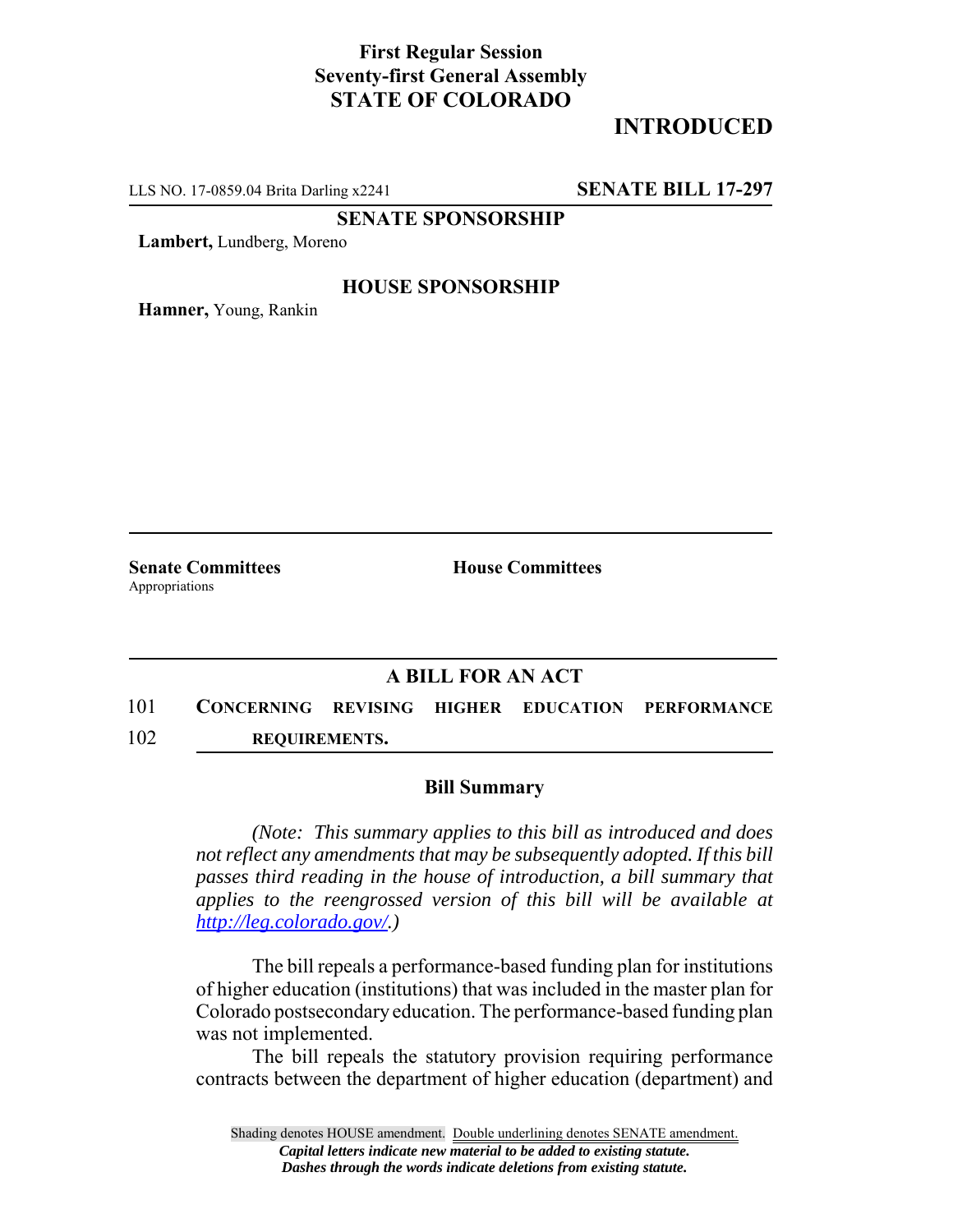each institution, except for performance contracts with the Colorado school of mines and private institutions participating in the college opportunity fund program. Instead, the department and the public institutions shall affirm annually the institutions' contribution toward meeting master plan goals. The department shall report annually to legislative committees concerning the institutions' progress towards those goals using data collected for state and federal reporting and state funding purposes. The department shall post the information on its website. The bill makes conforming amendments relating to the repeal.

The bill repeals a provision that allowed the Colorado commission on higher education (commission) to waive any provision of article 1 of title 23, Colorado Revised Statutes, for a governing board with a performance contract. The bill replaces this with provisions that modify statutory sections that are currently waived or modified for all the state higher education governing boards as part of their performance contracts. Specifically, the bill:

- ! Removes the requirement that an institution submit a proposal to obtain approval from the commission to create, modify, or discontinue an academic or vocational program, so long as the programs offered are consistent with the institution's statutory role and mission;
- ! Amends provisions relating to commission master plan approval and approval of capital construction projects. Under certain circumstances, and with the commission's approval, an institution is not required to seek facility master plan approval or approval of capital construction projects.
- ! Amends provisions related to student fees to enable the commission to waive fee policies.

The bill makes other changes to commission responsibilities, including repealing an obsolete program for designating institutions' programs of excellence, allowing the commission to waive provisions relating to its oversight of graduate program duplication, requiring a report on student fees to continue indefinitely and to address student tuition, and modifying the commission's responsibilities related to the development of cooperative programs among state-supported institutions.

2 **SECTION 1.** In Colorado Revised Statutes, **amend** 23-1-105.5

- 
- 4 **23-1-105.5. Duties and powers of the commission with respect**

<sup>1</sup> *Be it enacted by the General Assembly of the State of Colorado:*

<sup>3</sup> as follows: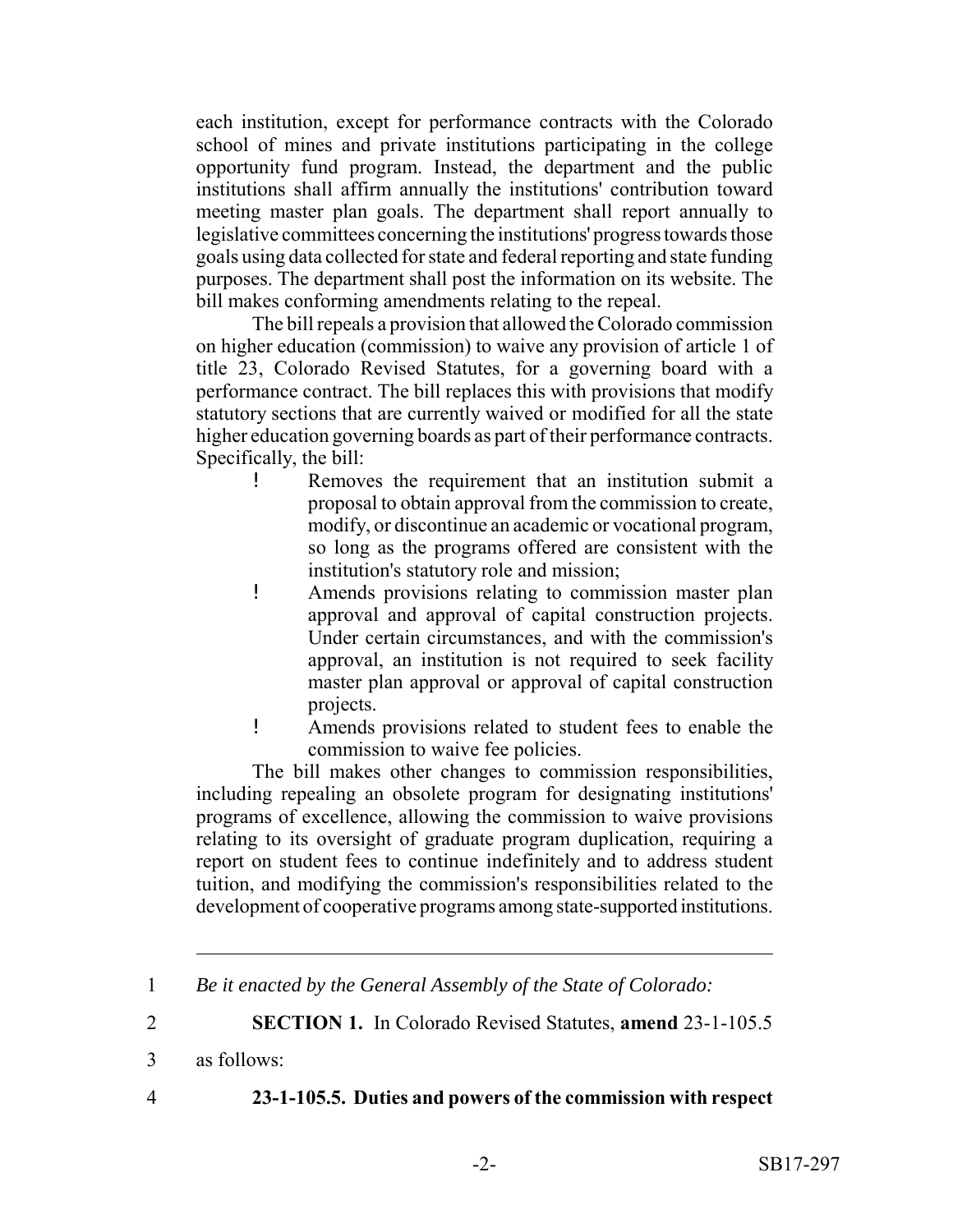**to student fees - report on tuition and fees.** (1) (a) The commission 2 shall adopt policies concerning the collection and use of student fees by the governing boards of the state institutions of higher education, as defined in section 23-5-119.5. The policies may address, but need not be limited to, the purposes for student fees categories of student fees, the distinctions between tuition revenue and student fee revenue, accounting for student fee revenue, student fee fund balances, the minimum level of student involvement in the processes for establishing, reviewing, changing the amount of, and discontinuing student fees, and student fees that apply to a student concurrently enrolled pursuant to article 35 of title 11 22. C.R.S. In preparing the policies, the commission shall seek input from the governing boards, the state institutions of higher education, and the student representative to the advisory committee created pursuant to section 23-1-103 and representatives of the student governments at the state institutions of higher education.

 (b) THE COMMISSION MAY WAIVE THE REQUIREMENTS OF THE 17 POLICIES ADOPTED PURSUANT TO THIS SUBSECTION (1).

18 (2) (a) On or before January 15,  $\frac{2012}{2018}$ , and on or before January 15 each year thereafter, the department shall report to THE JOINT BUDGET COMMITTEE AND the education committees of the house of representatives and the senate, or any successor committees, concerning 22 the governing boards' fee policies, and the collection and use of student fees, AND TUITION RATES.

 (b) NOTWITHSTANDING THE PROVISIONS OF SECTION 24-1-136 (11)(a)(I) TO THE CONTRARY, THE REPORT REQUIRED PURSUANT TO 26 SUBSECTION (2)(a) OF THIS SECTION CONTINUES INDEFINITELY.

**SECTION 2.** In Colorado Revised Statutes, 23-1-106, **amend**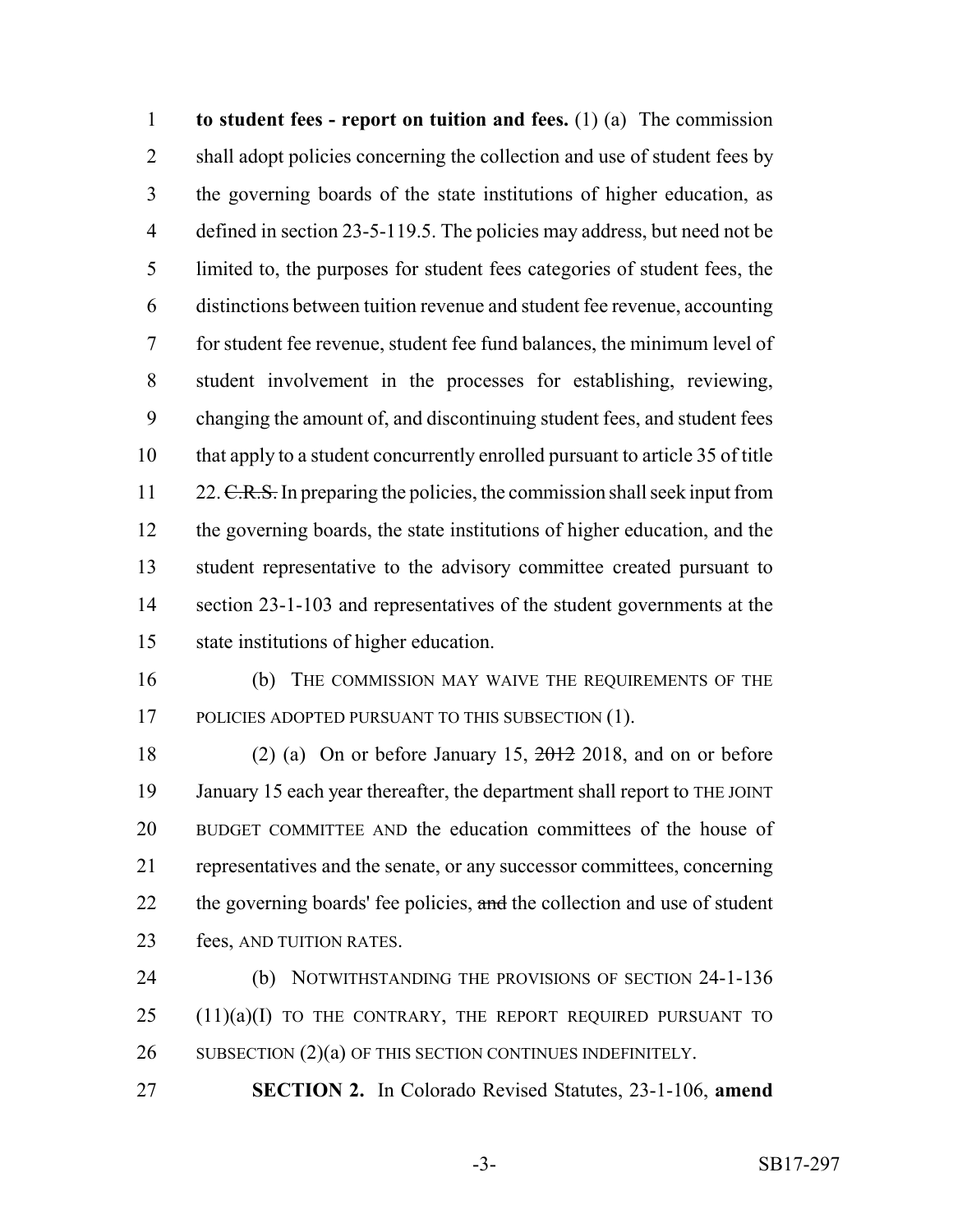(7)(b); and **add** (14) and (15) as follows:

 **23-1-106. Duties and powers of the commission with respect to capital construction and long-range planning - legislative declaration - definitions.** (7) (b) Except as provided in subsection (5) SUBSECTIONS (5) AND (15) of this section, it is the policy of the general assembly to appropriate funds only for capital construction or capital renewal projects approved by the commission.

8 (14) WITH THE COMMISSION'S APPROVAL, BEGINNING JULY 1, 2017, A STATE INSTITUTION OF HIGHER EDUCATION IS NOT SUBJECT TO FACILITY MASTER PLAN APPROVAL DESCRIBED IN SUBSECTIONS (3) AND (4) OF THIS SECTION, SO LONG AS THE GOVERNING BOARD OF THE INSTITUTION APPROVES EACH PLAN, NOTIFIES THE COMMISSION OF ITS APPROVAL, AND MAKES THE PLAN AVAILABLE TO THE COMMISSION. SUCH INSTITUTION IS 14 ALSO EXEMPT FROM THE PROVISIONS OF SUBSECTION (5) OF THIS SECTION FOR A PROJECT THE COST OF WHICH DOES NOT EXCEED TWO MILLION DOLLARS.

 (15) WITH THE COMMISSION'S APPROVAL, BEGINNING JULY 1,2017, 18 AND NOTWITHSTANDING THE PROVISIONS OF SUBSECTION (7)(b) OF THIS SECTION, A STATE INSTITUTION OF HIGHER EDUCATION IS NOT REQUIRED TO SUBMIT PROJECTS FOR FACILITIES TO THE COMMISSION FOR APPROVAL 21 PURSUANT TO SUBSECTION (6)(b) OF THIS SECTION SO LONG AS THE INSTITUTION ANNUALLY SUBMITS A REPORT TO THE CAPITAL DEVELOPMENT COMMITTEE THAT IS SUBSTANTIALLY SIMILAR IN CONTENT TO THE REPORT CONCERNING CAPITAL CONSTRUCTION PROJECTS DESCRIBED IN SUBSECTION (6)(b) OF THIS SECTION.

 **SECTION 3.** In Colorado Revised Statutes, 23-1-107, **amend** (1); and **add** (3.5) as follows: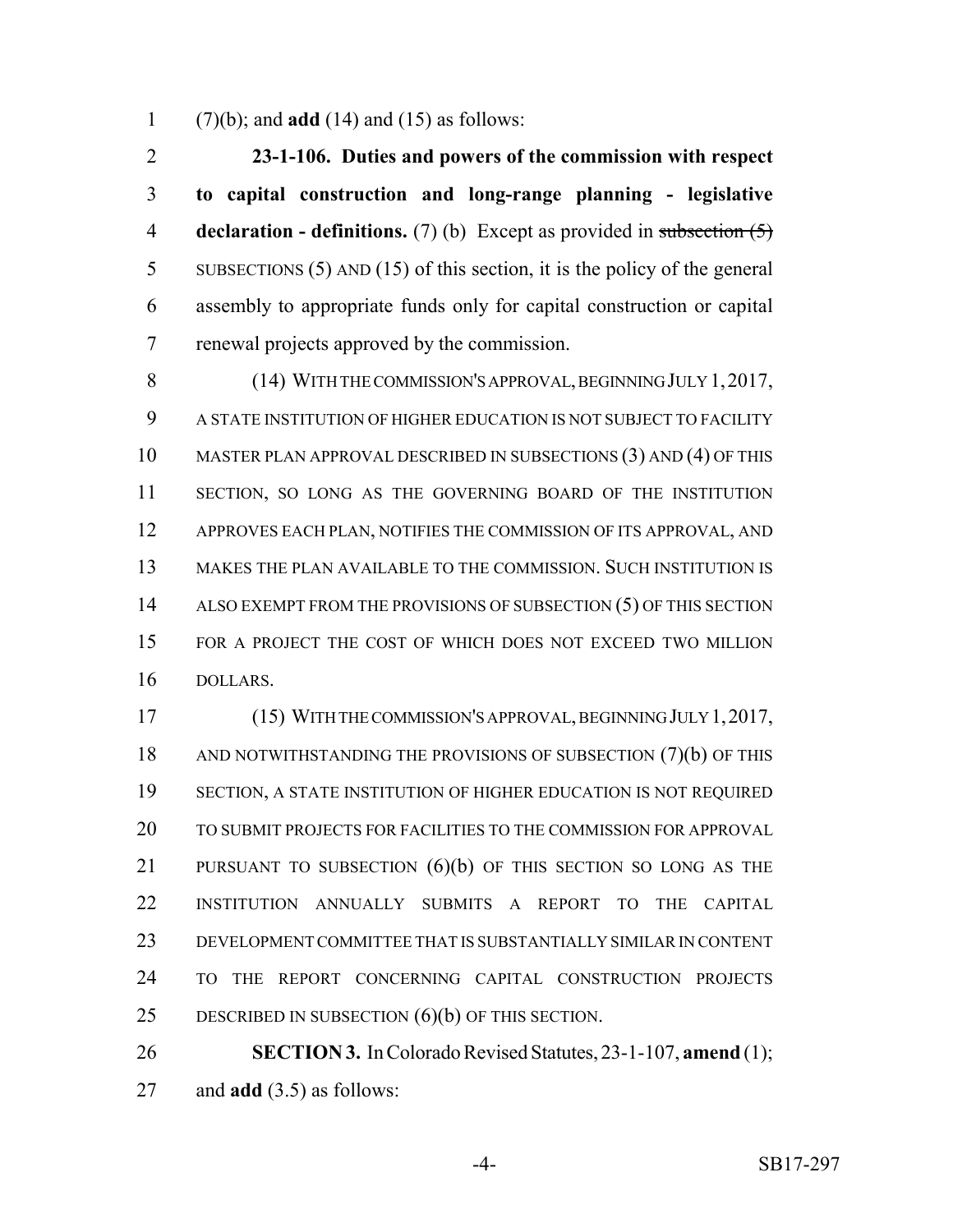**23-1-107. Duties and powers of the commission with respect to program approval, review, reduction, and discontinuance.** (1) (a) The commission shall define what constitutes an academic or career and technical education program and shall establish criteria or guidelines that define programs and procedures for approval of new programs A GOVERNING BOARD OF A STATE-SUPPORTED INSTITUTION OF HIGHER EDUCATION IS NOT REQUIRED TO SUBMIT A PROPOSAL TO OR OBTAIN APPROVAL FROM THE COMMISSION TO CREATE, MODIFY, OR DISCONTINUE ACADEMIC OR VOCATIONAL PROGRAMS OFFERED BY THE INSTITUTION, SO LONG AS THE CREATION, MODIFICATION, OR DISCONTINUANCE OF THE ACADEMIC OR VOCATIONAL PROGRAM IS CONSISTENT WITH THE INSTITUTION'S STATUTORY ROLE AND MISSION.

 (b) An institution of higher education shall submit a proposal for 14 a new program to the department. Within a reasonable time after receipt of a proposal for a new program, the department shall review and, 16 consistent with the institutional role and mission and the statewide goals 17 specified in section 23-1-108 and further articulated in the master plan adopted pursuant to section 23-1-108, make recommendations to the commission for appropriate action on a proposal for a new program.

 (c) An institution of higher education shall not establish a new program without first notifying and receiving approval from the commission.

23 (d) The provisions of this subsection (1) shall not apply to an 24 institution of higher education for which there is a performance contract 25 in effect with the commission as an exemplary institution of higher education pursuant to section 23-41-104.6 or an institution of higher 27 education for which there is a performance contract in effect with the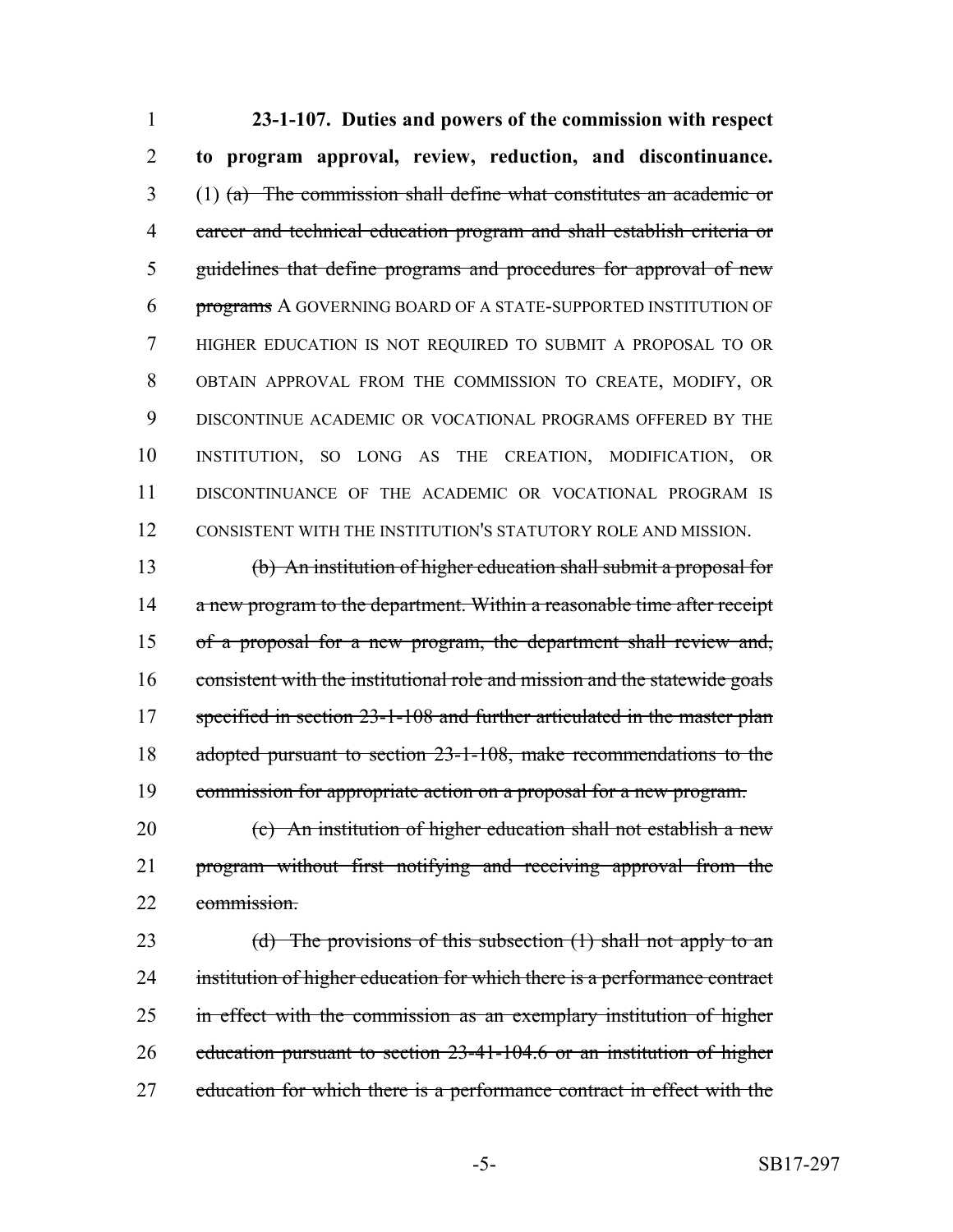department pursuant to section 23-5-129.

 (3.5) THE COMMISSION MAY WAIVE THE PROVISIONS OF SUBSECTIONS (2) AND (3) OF THIS SECTION.

 **SECTION 4.** In Colorado Revised Statutes, 23-1-108, **amend** (1.5)(f), (1.7), and (3); and **add** (14) as follows:

 **23-1-108. Duties and powers of the commission with regard to systemwide planning - reporting.** (1.5) (f) (I) (A) The commission, IN COLLABORATION WITH THE PUBLIC INSTITUTIONS OF HIGHER EDUCATION, 9 shall ensure that the master plan is implemented through the performance contracts authorized pursuant to sections 23-5-129 and 23-41-104.6, by negotiating with the governing boards individualized goals and 12 expectations for the public institutions of higher education, which goals 13 and expectations support achievement of the statewide goals identified in 14 paragraph (c) of this subsection (1.5) and in the master plan. The commission and the governing boards shall ensure that the institutions' renegotiated performance contracts are finalized no later than December 17 1, 2012 THE PUBLIC INSTITUTIONS OF HIGHER EDUCATION, INCLUDING THROUGH FUNDING ALLOCATED PURSUANT TO PART 3 OF ARTICLE 18 OF THIS TITLE 23 AND SECTION 23-41-104.6.THE DEPARTMENT SHALL SUBMIT A BUDGET REQUEST PURSUANT TO SECTION 23-18-307 THAT SUPPORTS MASTER PLAN GOALS.

**(B)** THE DEPARTMENT AND PUBLIC INSTITUTIONS OF HIGHER EDUCATION SHALL ANNUALLY AFFIRM THE INSTITUTIONS' CONTRIBUTION TOWARD MEETING THE GOALS OF THE COMMISSION'S MASTER PLAN CREATED PURSUANT TO THIS SECTION.AN INSTITUTION'S CONTRIBUTIONS TOWARD MEETING THE GOALS OF THE MASTER PLAN MUST BE OUTLINED IN ACCORDANCE WITH THE INSTITUTION'S ROLE AND MISSION AND SHALL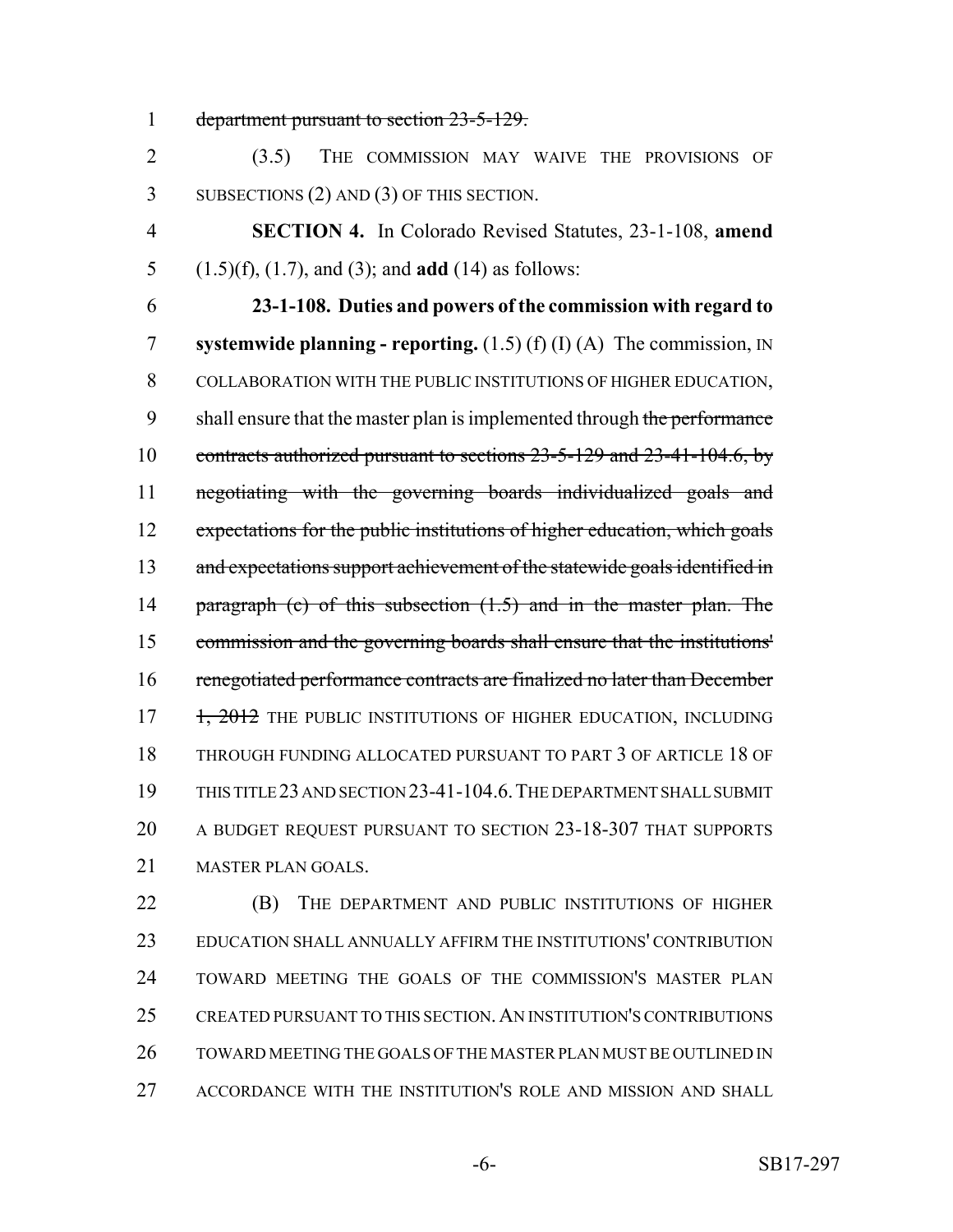INCLUDE, AT A MINIMUM, INCREASING CREDENTIAL COMPLETION, INCREASING ANNUAL COMPLETIONS BY MINORITY AND LOW-INCOME STUDENTS, AND IMPROVING PERSISTENCE AND RETENTION RATES. THE DEPARTMENT SHALL MEASURE AN INSTITUTION'S CONTRIBUTIONS USING DATA COLLECTED FOR STATE AND FEDERAL REPORTING PURPOSES AND FOR POPULATING THE HIGHER EDUCATION FUNDING MODEL.

 (II) In fulfilling the requirements of paragraph (c) of subsection (1) of this section, the commission shall refer to each institution's role and mission and service area, as necessary, to interpret jointly with the institution's governing board the implications of the role and mission and 11 service area on the academic, financial, and student services elements of 12 each institution's performance contract BEGINNING DECEMBER 1, 2017, 13 AND NO LATER THAN DECEMBER 1 OF EACH YEAR THEREAFTER, THE DEPARTMENT SHALL REPORT TO THE JOINT BUDGET COMMITTEE AND TO THE EDUCATION COMMITTEES OF THE HOUSE OF REPRESENTATIVES AND OF THE SENATE, OR THEIR SUCCESSOR COMMITTEES, CONCERNING THE MASTER PLAN GOALS AND EACH INSTITUTION'S PROGRESS TOWARD MEETING THOSE GOALS.THE DEPARTMENT SHALL POST THE INFORMATION CONTAINED IN THE REPORT ON THE DEPARTMENT'S WEBSITE. 20 NOTWITHSTANDING THE PROVISIONS OF SECTION 24-1-136 (11)(a)(I) TO THE CONTRARY, THE DEPARTMENT'S REPORT CONTINUES INDEFINITELY.

 (1.7) The commission, working with the department, the governing boards, and the institutions of higher education, shall collect data, including but not limited to research conducted by national policy organizations and agencies or institutions of higher education in other states, as necessary to support development and implementation of the 27 master plan pursuant to subsection  $(1.5)$  of this section. and to use in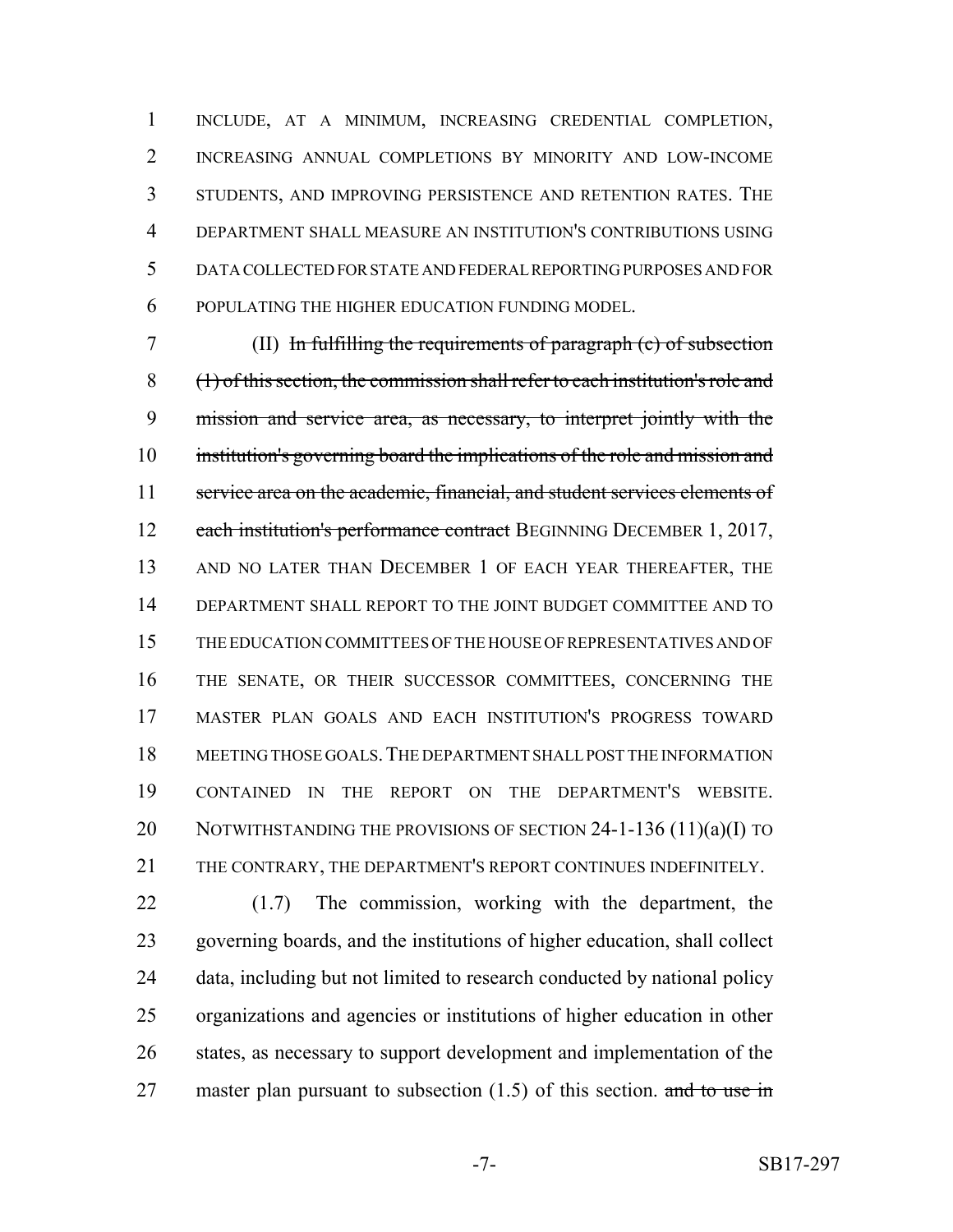1 negotiating the performance contracts pursuant to sections 23-5-129 and 2 23-41-104.6. The commission shall take into consideration the costs to the governing boards of collecting and reporting any data the commission may request from the governing boards or the institutions of higher 5 education pursuant to this subsection  $(1.7)$ .

6 (3) The commission, shall develop, after consultation with the governing boards of institutions, MAY SUPPORT THE DEVELOPMENT OF cooperative programs among state-supported institutions of higher education.

 (14) PURSUANT TO SECTION 23-18-201 (2), THE COMMISSION SHALL NEGOTIATE PERFORMANCE CONTRACTS WITH PRIVATE INSTITUTIONS OF HIGHER EDUCATION THAT PARTICIPATE IN THE COLLEGE OPPORTUNITY FUND PROGRAM.

 **SECTION 5.** In Colorado Revised Statutes, **repeal** 23-1-108 (1.9).

 **SECTION 6.** In Colorado Revised Statutes, 23-1-109.7, **amend** (2) as follows:

 **23-1-109.7. Duties and powers of the commission with regard to the provision of educational services.** (2) Beginning July 1, 2005, the commission is responsible for ensuring the provision of postsecondary 21 educational services pursuant to part 3 of article 18 of this title TITLE 23. The department of higher education on behalf of the commission shall annually enter into fee-for-service contracts with one or more governing boards of institutions of higher education pursuant to section 23-18-303 to provide the higher education services specified in section 23-18-301. The department of higher education may contract with a governing board 27 of an institution of higher education only to the extent that the contract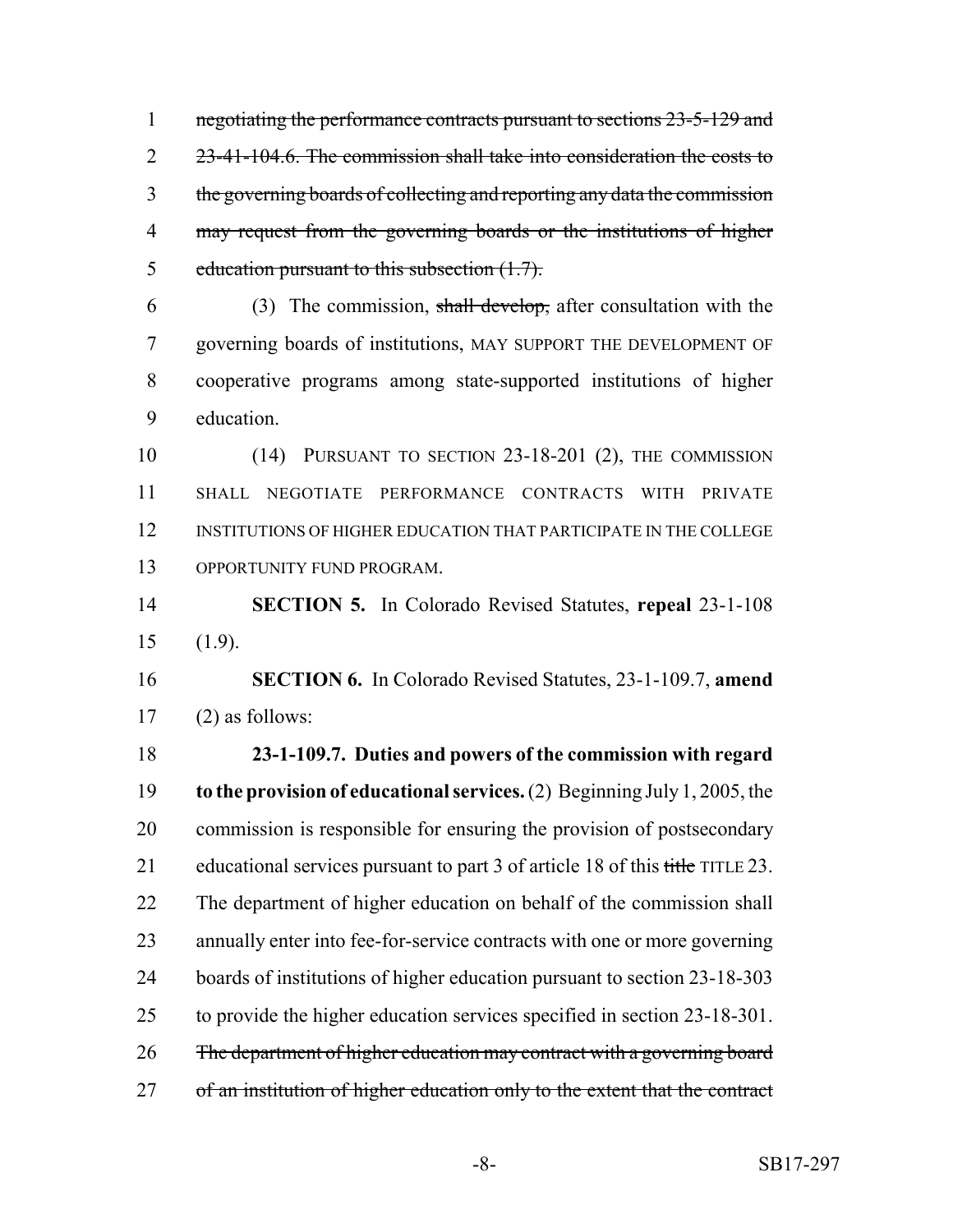remains consistent with any contract entered into pursuant to section 2 23-5-129 with the governing board.

 **SECTION 7.** In Colorado Revised Statutes, 23-1-113.2, **amend** (3) as follows:

 **23-1-113.2. Department directive - admission standards for students holding international baccalaureate diplomas.** (3) The provisions of this section shall not apply to any institution of higher education that has entered into a performance contract with the 9 commission as an exemplary institution of higher education THE COLORADO SCHOOL OF MINES WHILE THE INSTITUTION IS OPERATING UNDER A PERFORMANCE CONTRACT NEGOTIATED PURSUANT TO SECTION 23-41-104.6.

**SECTION 8.** In Colorado Revised Statutes, **repeal** 23-1-118.

 **SECTION 9.** In Colorado Revised Statutes, 23-1-104, **amend** (3)(a); and **add** (3.5) as follows:

 **23-1-104. Financing the system of postsecondary education - report.** (3) (a) Notwithstanding the provisions of section 24-75-102, 18 C.R.S., the governing boards are authorized to retain all moneys MONEY 19 appropriated pursuant to this section and section 23-1-118, or otherwise generated from fiscal year to fiscal year.

 (3.5) EACH GOVERNING BOARD SHALL REPORT TO THE COLORADO COMMISSION ON HIGHER EDUCATION, USING APPROVED FORMS, THE INSTITUTION'S PLANS FOR ANY TUITION OR OTHER PROPOSED INCREASES FOR THE FOLLOWING FISCAL YEAR. THE COMMISSION SHALL REVIEW THE PLANS AND MAKE RECOMMENDATIONS TO THE GENERAL ASSEMBLY 26 DURING THE ANNUAL BUDGET PROCESS.

**SECTION 10.** In Colorado Revised Statutes, 23-2-103.8, **amend**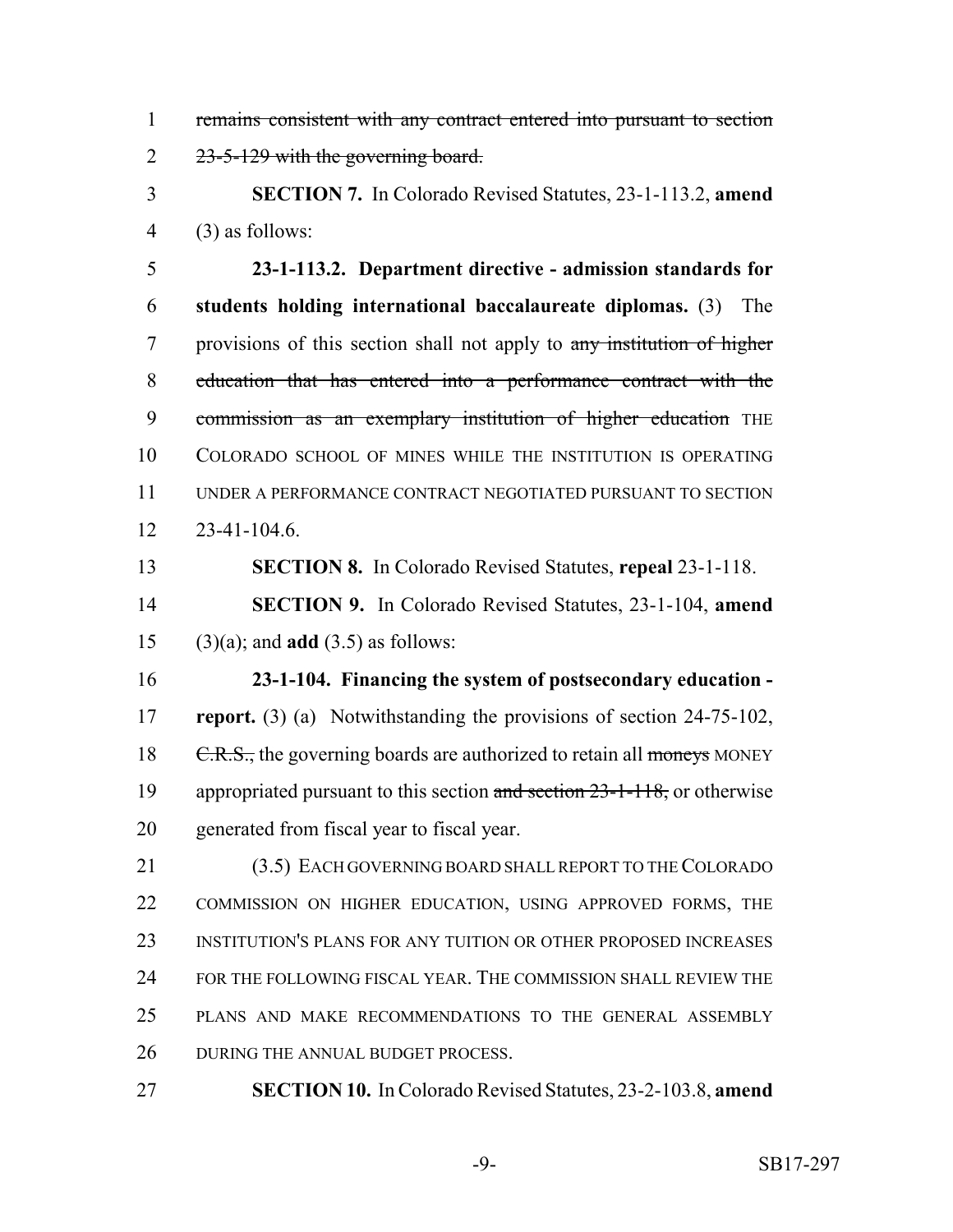1  $(1)(a)$  as follows:

 **23-2-103.8. Financial integrity - surety.** (1) A private college or university is exempt from the provisions of this section if: (a) The private college or university is a party to a performance 5 contract with the commission under section 23-5-129 PURSUANT TO SECTION 23-18-201 (2); or **SECTION 11.** In Colorado Revised Statutes, **repeal** 23-5-129. **SECTION 12.** In Colorado Revised Statutes, 23-18-102, **amend** the introductory portion and (8) as follows: **23-18-102. Definitions.** As used in parts 1 and 2 of this article ARTICLE 18, unless the context otherwise requires: (8) "Participating private institution of higher education" means a private institution of higher education that enters into a performance 14 contract with the department pursuant to section 23-5-129 SECTION 23-18-201 (2) and agrees to participate in the program. **SECTION 13.** In Colorado Revised Statutes, 23-18-201, **amend** (2) as follows: **23-18-201. College opportunity fund program - creation - eligibility - guidelines.** (2) A student of a private institution of higher education shall be a beneficiary of the college opportunity fund and eligible to participate in the college opportunity fund program only if the private institution of higher education that the student attends has agreed to participate in the program by establishing a performance contract with 24 the department. pursuant to section 23-5-129. THE PERFORMANCE CONTRACT SHALL SPECIFY THE PERFORMANCE GOALS THE INSTITUTION SHALL ACHIEVE DURING THE PERIOD THAT IT OPERATES UNDER THE PERFORMANCE CONTRACT. The department shall include each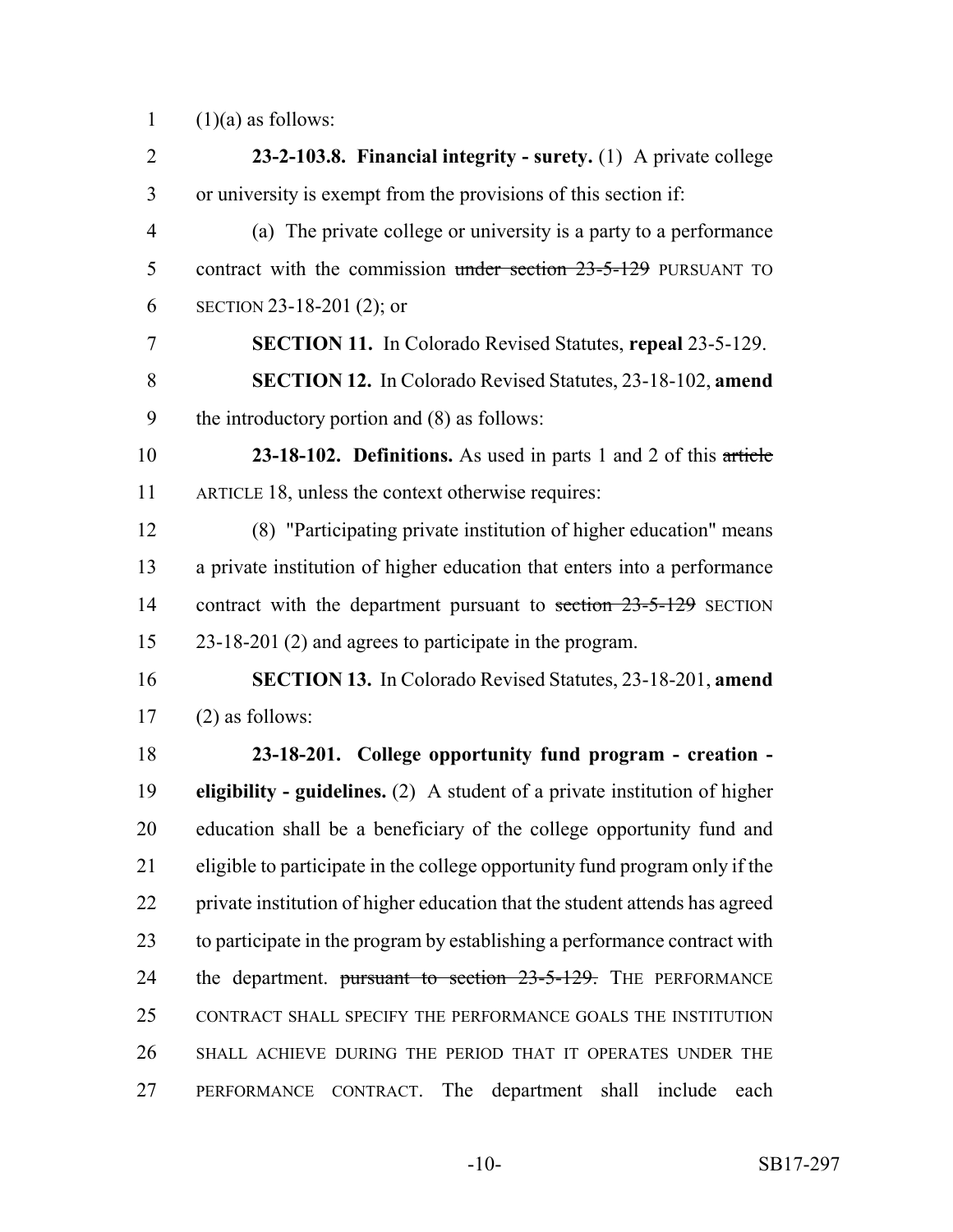participating private institution of higher education and its students who participate in the college opportunity fund program in the student unit reporting data system, in order to enable the students of the participating private institution of higher education to participate in the program. The participating private institution of higher education shall reimburse the department for the actual expenses associated with including the institution in the student unit reporting data system.

 **SECTION 14.** In Colorado Revised Statutes, 23-18-202, **amend** 9 (2)(e) and  $(5)(d)(I)(F)$  as follows:

 **23-18-202. College opportunity fund - appropriations - payment of stipends - reimbursement.** (2) (e) An eligible undergraduate student who attends a participating private institution of higher education may receive financial assistance under this part 2 in the 14 amount of fifty percent of the stipend amount. except that the amount of the stipend under this paragraph (e) may increase in proportion to the percent of unfunded enrollment growth that is appropriated to the 17 governing boards pursuant to section 23-5-129 (8).

 (5) (d) (I) An eligible undergraduate student and an institution of higher education shall not receive the payment of a stipend on behalf of an eligible undergraduate student for:

 (F) Off-campus, extended campus, or continuing education classes 22 that are not supported by state general fund moneys MONEY, except as approved by the commission, and, on or after July 1, 2007, except for 24 classes or programs offered by an institution of higher education that has entered into a performance contract with the department pursuant to 26 section 23-5-129, and that an eligible undergraduate student who is a member of the armed forces or a dependent of a member of the armed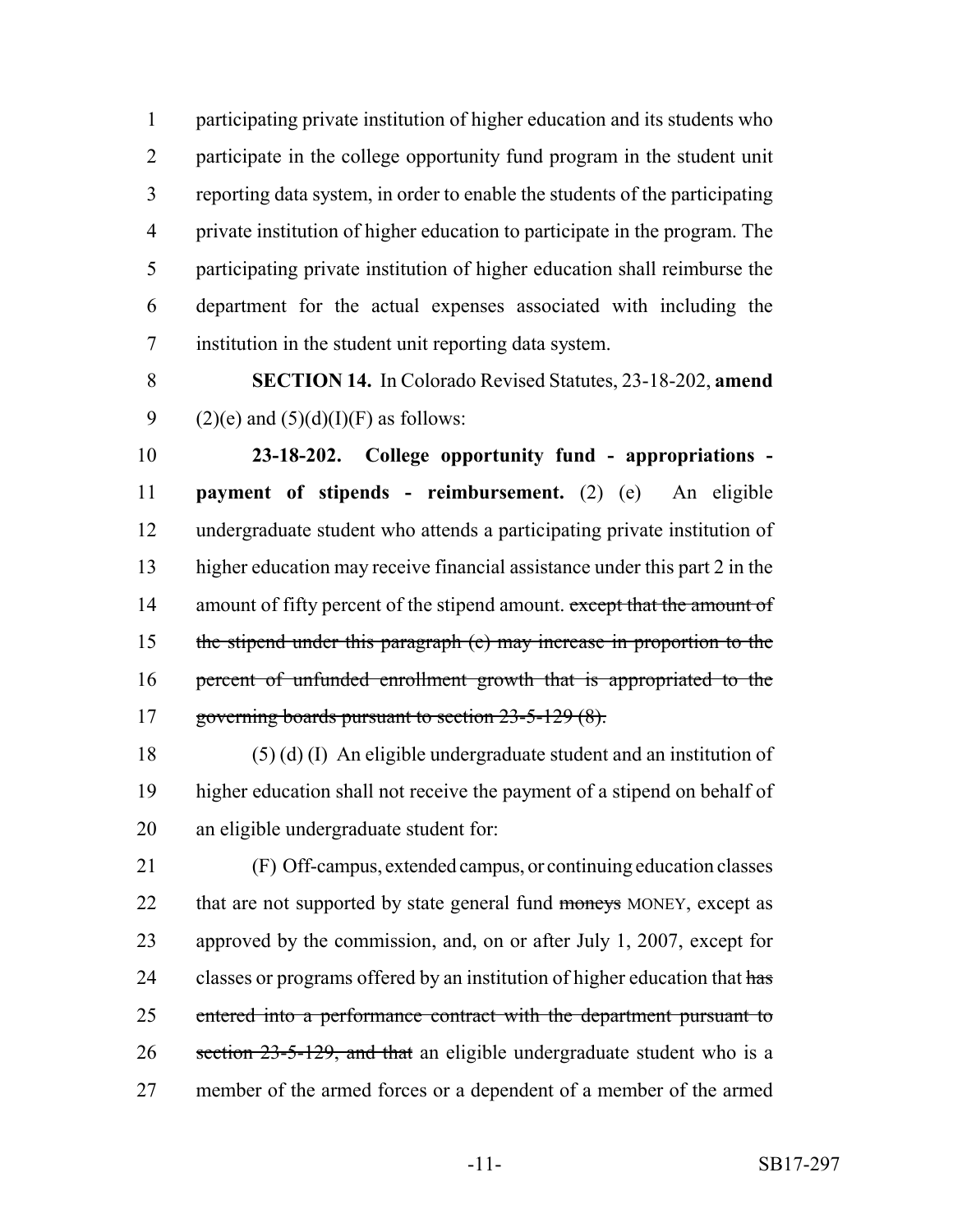forces attends for credit on a military base; or

 **SECTION 15.** In Colorado Revised Statutes, 23-18-304, **amend** 3 (2)(b) and (3)(b) as follows:

 **23-18-304. Funding for specialty education programs - area technical colleges - local district junior colleges.** (2) (b) After considering the status of the performance contracts with the area technical 7 colleges pursuant to section 23-5-129, The commission may recommend as part of its budget request that direct grants to area technical colleges increase by a percentage that is greater than the percentage change in the total state appropriation for the preceding state fiscal year or decrease by a percentage that is less than the percentage change in the total state appropriation for the applicable fiscal year from the total state appropriation for the preceding state fiscal year.

 (3) (b) After considering the status of the performance contracts with Colorado mountain college and with Aims community college 16 pursuant to section 23-5-129, The commission may recommend as part of its budget request FOR COLORADO MOUNTAIN COLLEGE AND AIMS COMMUNITY COLLEGE that the direct grant to either or both institutions increase by a percentage that is greater than the percentage change in the total state appropriation for the preceding state fiscal year or decrease by a percentage that is less than the percentage change in the total state appropriation for the applicable fiscal year from the total state appropriation for the preceding state fiscal year.

 **SECTION 16.** In Colorado Revised Statutes, **repeal** 23-18-305 (4).

 **SECTION 17.** In Colorado Revised Statutes, 23-41-104.6, **amend** (3) introductory portion as follows: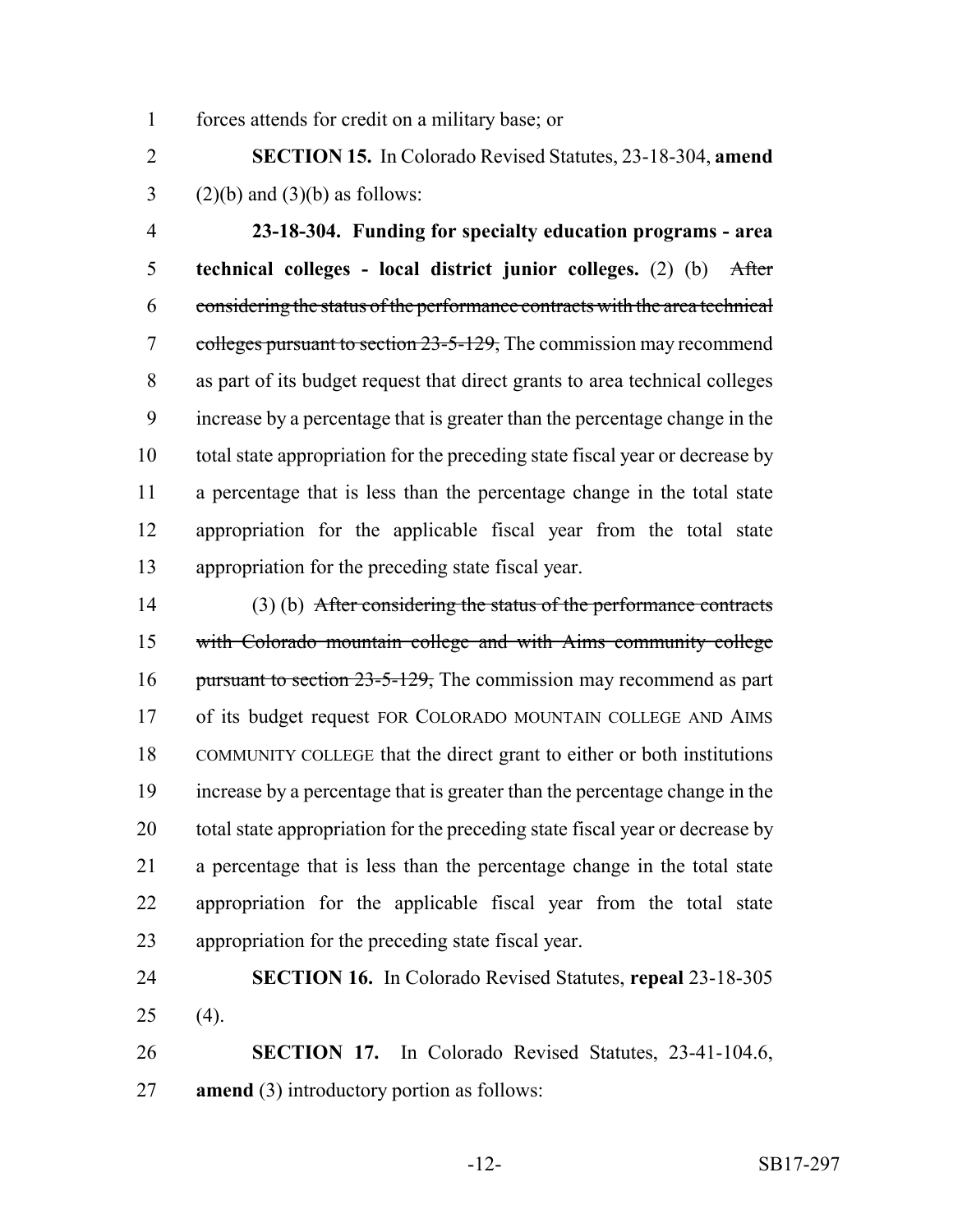**23-41-104.6. Performance contract - authorization - operations.** (3) The board of trustees of the Colorado school of mines shall negotiate AND SIGN a performance contract with the department of higher education, subject to approval by the Colorado commission on 5 higher education, that shall specify SPECIFIES the performance goals that the institution shall achieve during the period that it operates under the 7 performance contract. The specified goals shall MUST be measurable and 8 specific to the Colorado school of mines' role and mission and shall 9 include at a minimum, the goals negotiated for the institution pursuant to 10 sections  $23-1-108(1.5)(f)$  and  $23-5-129$  PROVISIONS RELATING TO MASTER PLAN GOALS and MAY ALSO INCLUDE, BUT NEED NOT BE LIMITED TO, the following issues:

 **SECTION 18.** In Colorado Revised Statutes, 23-60-211, **amend** 14  $(4)$  as follows:

 **23-60-211. Degrees.** (4) Notwithstanding the provisions of 16 section  $23-5-129$  (6) (b), Subject to the approval of the Colorado 17 commission on higher education pursuant to section 23-1-133, the board may establish at community colleges within the state system technical, career, and workforce development bachelor of applied science degree programs. Nothing in this section shall be construed to allow for the approval of bachelor of arts or bachelor of science degree programs.

 **SECTION 19.** In Colorado Revised Statutes, 2-7-204, **amend** 23 (3)(a)(II)(A) as follows:

 **2-7-204. Performance management systems.** (3) (a) (II) (A) The department of higher education will satisfy the requirements in this subsection (3) through the master plan for postsecondary education that the Colorado commission on higher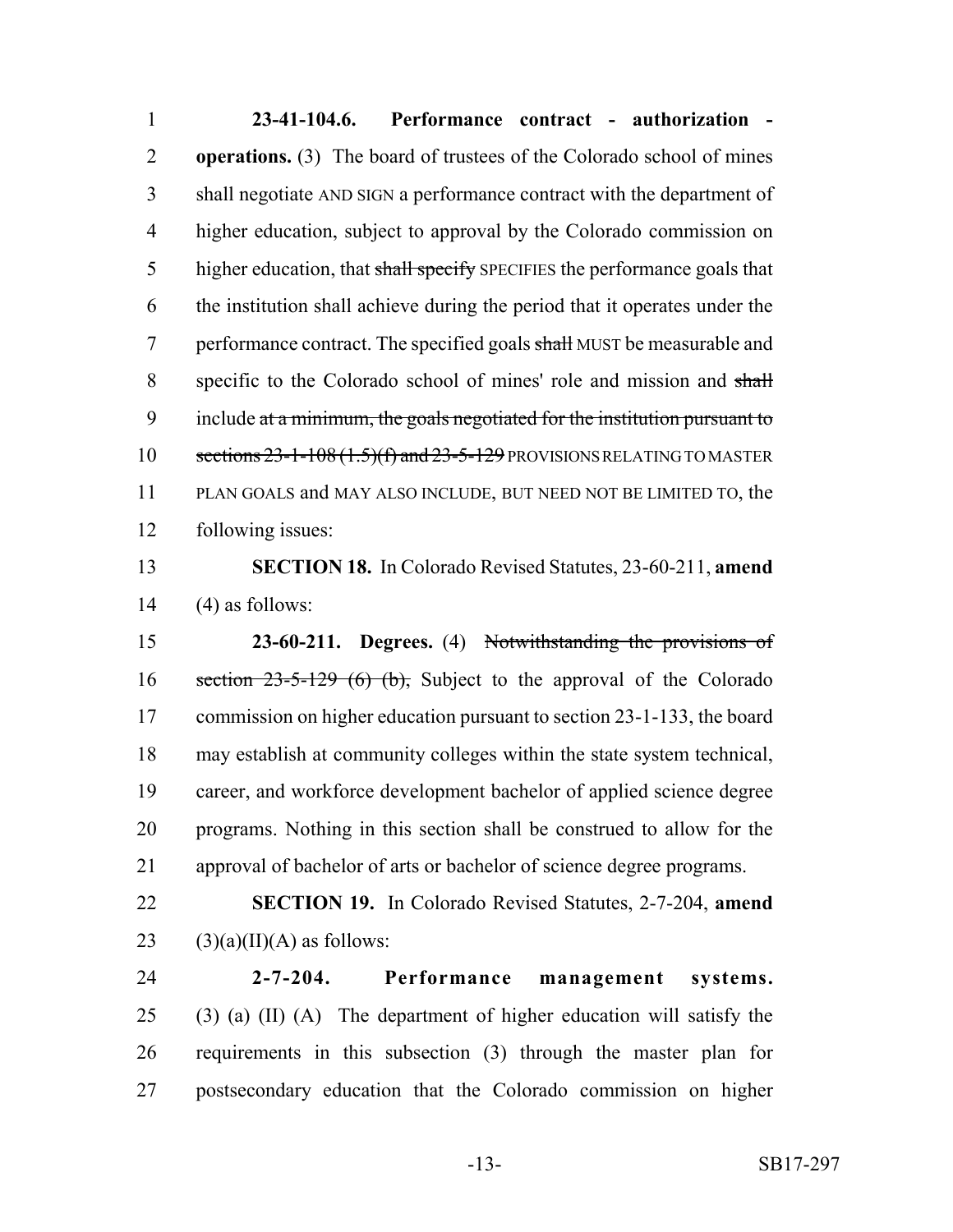1 education maintains as described in section 23-1-108 (1.5). C.R.S., and any performance contracts that the Colorado commission on higher education negotiates and enters into with the governing boards of the state 4 institutions of higher education as specified in section 23-5-129, C.R.S. The department of higher education shall ensure that copies of the master plan and performance contracts be ARE submitted to the joint budget committee and the appropriate joint committee of reference as determined pursuant to section 2-7-203, and shall post the master plan and ANY performance contracts AND REPORTS to its official website and the official website of the office of state planning and budgeting.

 **SECTION 20.** In Colorado Revised Statutes, 2-7-205, **amend** 12  $(1)(a)(II)$  as follows:

 **2-7-205. Annual performance report.** (1) (a) (II) The office of state planning and budgeting shall prepare the section of the annual performance report for the department of higher education by reviewing the institutions of higher education's progress towards the goals set forth 17 in the institution of higher education's performance contract described in section 23-5-129, C.R.S., and the outcomes of the recommended 19 performance funding plan required in section 23-1-108 (1.9)(b), C.R.S. MASTER PLAN FOR COLORADO POSTSECONDARY EDUCATION, AS DESCRIBED IN SECTION 23-1-108 (1.5) AND TAKING INTO ACCOUNT THE DATA AND METRICS DESCRIBED IN SECTIONS 23-18-201 (2) AND PART 3 OF 23 ARTICLE 18 OF TITLE 23.

 **SECTION 21.** In Colorado Revised Statutes, 24-1-114, **amend** (5)(b) as follows:

 **24-1-114. Department of higher education - creation.** (5) (b) With respect to the Colorado commission on higher education and